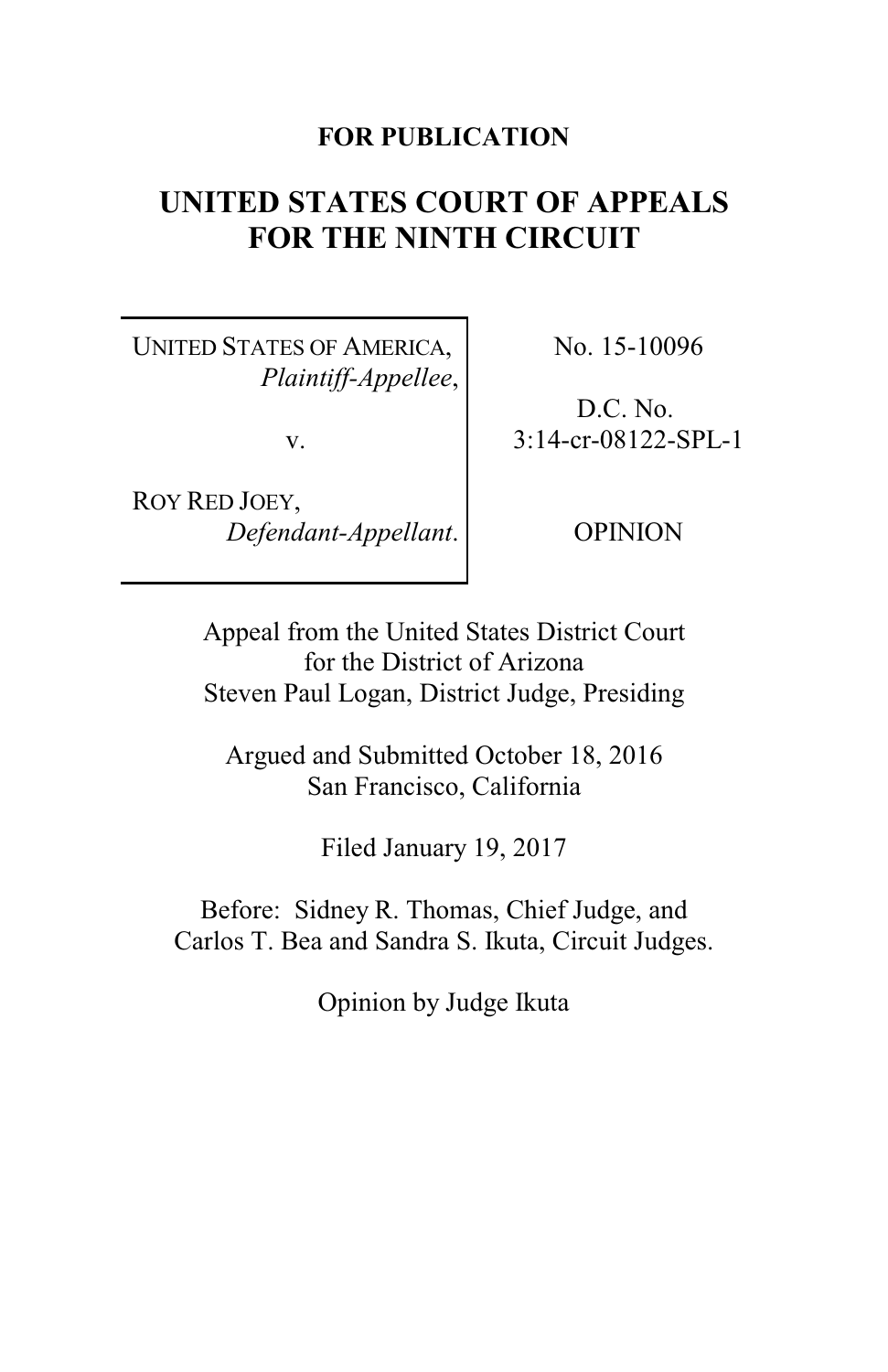## **SUMMARY\***

### **Criminal Law**

The panel affirmed the district court's determination that the defendant, as a repeat and dangerous sex offender against minors, was subject to an upward offense level adjustment pursuant to U.S.S.G. § 4B1.5, in a case in which the defendant was convicted of two counts of abusive sexual contact under 18 U.S.C.  $\S$  2244(a)(5) and two counts of committing a felonyoffense involving a minor while required to register as a sex offender under 18 U.S.C. § 2260A.

The panel rejected the defendant's argument that U.S.S.G. § 2A3.6, or its Application Note 3, bars the application of § 4B1.5 in calculating the defendant's Guidelines range for his  $\S 2244(a)(5)$  convictions. The panel wrote that rather than instructing courts not to apply § 4B1.5 to a conviction under  $\S$  2244(a)(5) where the defendant also incurs a  $\S$  2260A conviction, the Guidelines instruct courts to determine the Guidelines range for the  $\S 2244(a)(5)$  count independently of § 2260A.

The panel disposed of the remainder of the defendant's challenges to his conviction and sentence in a concurrentlyfiled memorandum disposition.

**<sup>\*</sup>** This summary constitutes no part of the opinion of the court. It has been prepared by court staff for the convenience of the reader.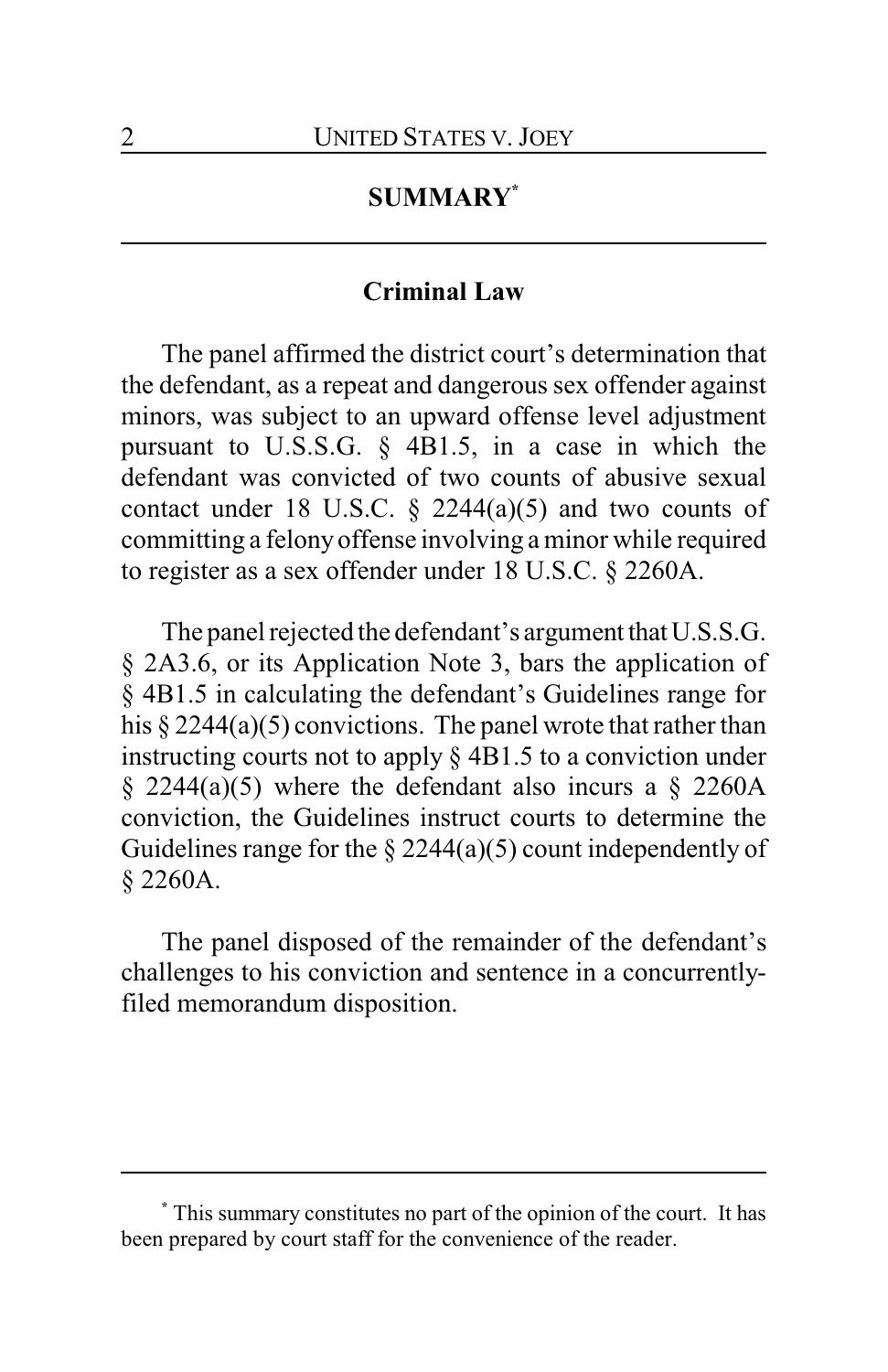## **COUNSEL**

Cassie BrayWoo (argued), Assistant United States Attorney; Krissa M. Lanham, Deputy Appellate Chief; John S. Leonardo, United States Attorney; United States Attorney's Office, Phoenix, Arizona; for Plaintiff-Appellee.

Daniel L. Kaplan (argued), Assistant Federal Public Defender; Jon M. Sands, Federal Public Defender; Office of the Federal Public Defender, Phoenix, Arizona; for Defendant-Appellant.

### **OPINION**

IKUTA, Circuit Judge:

Roy Red Joey was convicted of two counts of abusive sexual contact under 18 U.S.C. § 2244(a)(5) and two counts of committing a felony offense involving a minor while required to register as a sex offender under 18 U.S.C. § 2260A. Joey argues that the district court procedurally erred in calculating the United States Sentencing Guidelines sentencing range for his  $\S 2244(a)(5)$  convictions by applying § 4B1.5 of the Guidelines when Joey had also been convicted under § 2260A, which Joey contends punishes the same conduct as § 4B1.5. Thus, according to Joey, the district court violated the principle against double counting in applying the Guidelines. Because we cannot infer that the Sentencing Commission intended to preclude a § 4B1.5 determination for a  $\S 2244(a)(5)$  offense when the defendant has also been convicted under § 2260A, we conclude that the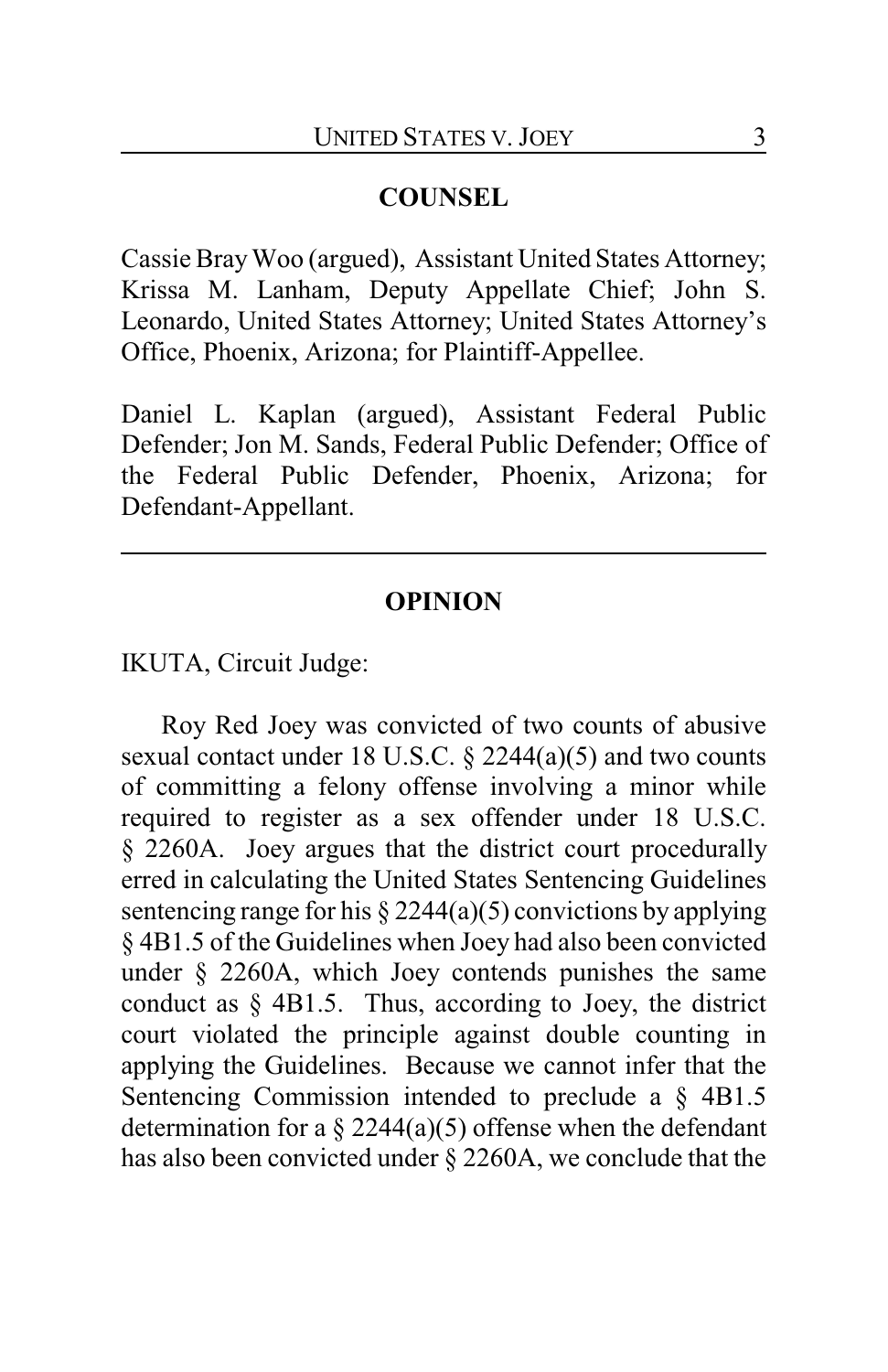district court did not commit a procedural error in calculating the Guidelines sentencing range, and we affirm.**<sup>1</sup>**

I

In 1992, Roy Red Joey was convicted of aggravated sexual abuse of a child in violation of 18 U.S.C. §§ 1153 and 2241(c) after he forced his nine-year-old niece to the ground, covered her mouth with his hand, and digitally penetrated her vagina. As a result of this conviction, Joey was sentenced to 93 months imprisonment, and was required to register as a sex offender. Several years later, in 2011, Joey offended again, this time against the minor grandchildren of one of his friends. At the time, the children were living with their grandmother, and Joey was a frequent guest at her home, sometimes even staying overnight.

The indictment in this case alleged that Joey touched one victim's breasts on one occasion and touched the other victim's penis on three occasions. At trial, the government elicited testimony from the victims about these incidents.**<sup>2</sup>** The first victim testified that Joey touched her "over and over and over again" on her thighs, arms, and once on her breasts. The other victim testified that Joey twice touched his penis as they watched television in the living room, once through the victim's clothes and once under the clothes. On a third

**<sup>1</sup>** We dispose of the remainder of Joey's challenges to his conviction and sentence in an unpublished memorandum disposition filed concurrently with this opinion.

<sup>&</sup>lt;sup>2</sup> The jury appears to have disbelieved the victims' testimony in some respects, as evidenced by two not-guilty verdicts and two failures to render verdicts.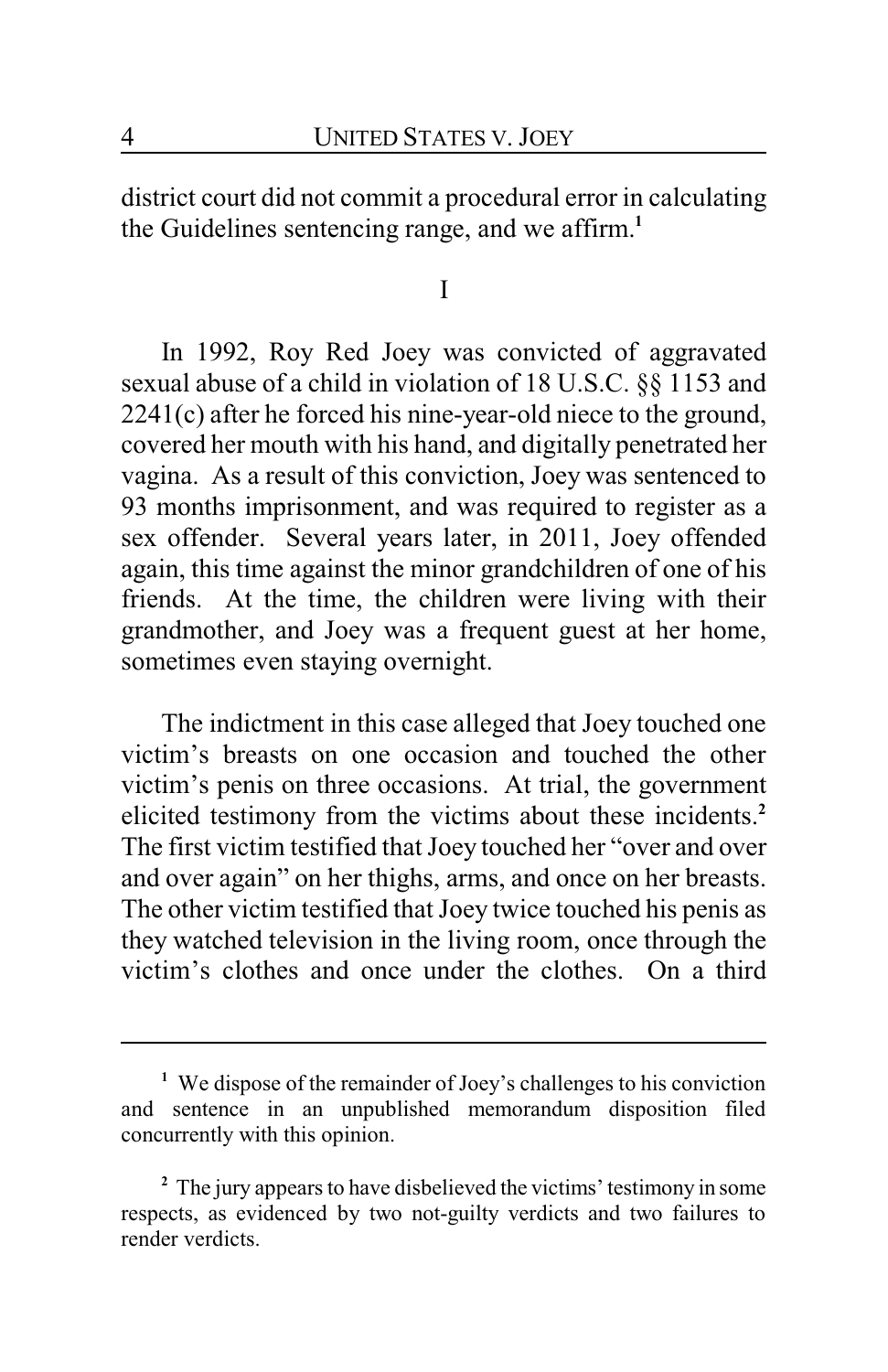incident, the victim woke up in his bedroom to find Joey touching his penis. Eventually the victims' older sister learned of these incidents, reported the abuse to law enforcement, and obtained legal guardianship of the victims so that they would not be returned to their grandmother's house.

The government charged Joey with eight criminal counts. Counts 1 through 4 covered the four instances of inappropriate touching and alleged that each incident constituted a violation of 18 U.S.C.  $\S$  2244(a)(5) (prohibiting knowingly causing another person who is under twelve years old to engage in a sexual act).**<sup>3</sup>** Counts 5 through 8 alleged violations of 18 U.S.C. § 2260A, which imposes a penalty on a defendant who commits a specified felony offense involving a minor while required by federal or state law to register as a sex offender.**<sup>4</sup>** After a five-day trial, the jury returned guilty verdicts as to Counts 1 and 3 (two incidents

Whoever, being required by Federal or other law to register as a sex offender, commits a felony offense involving a minor under section 1201, 1466A, 1470, 1591, 2241, 2242, 2243, 2244, 2245, 2251, 2251A, 2260, 2421, 2422, 2423, or 2425, shall be sentenced to a term of imprisonment of 10 years in addition to the imprisonment imposed for the offense under that provision. The sentence imposed under this section shall be consecutive to any sentence imposed for the offense under that provision.

**<sup>3</sup>** The indictment alleged that this conduct also violated 18 U.S.C. §§ 1153 (giving federal courts jurisdiction over certain crimes committed by Indians) and 2246(3) (defining the term "sexual contact").

**<sup>4</sup>** 18 U.S.C. § 2260A provides: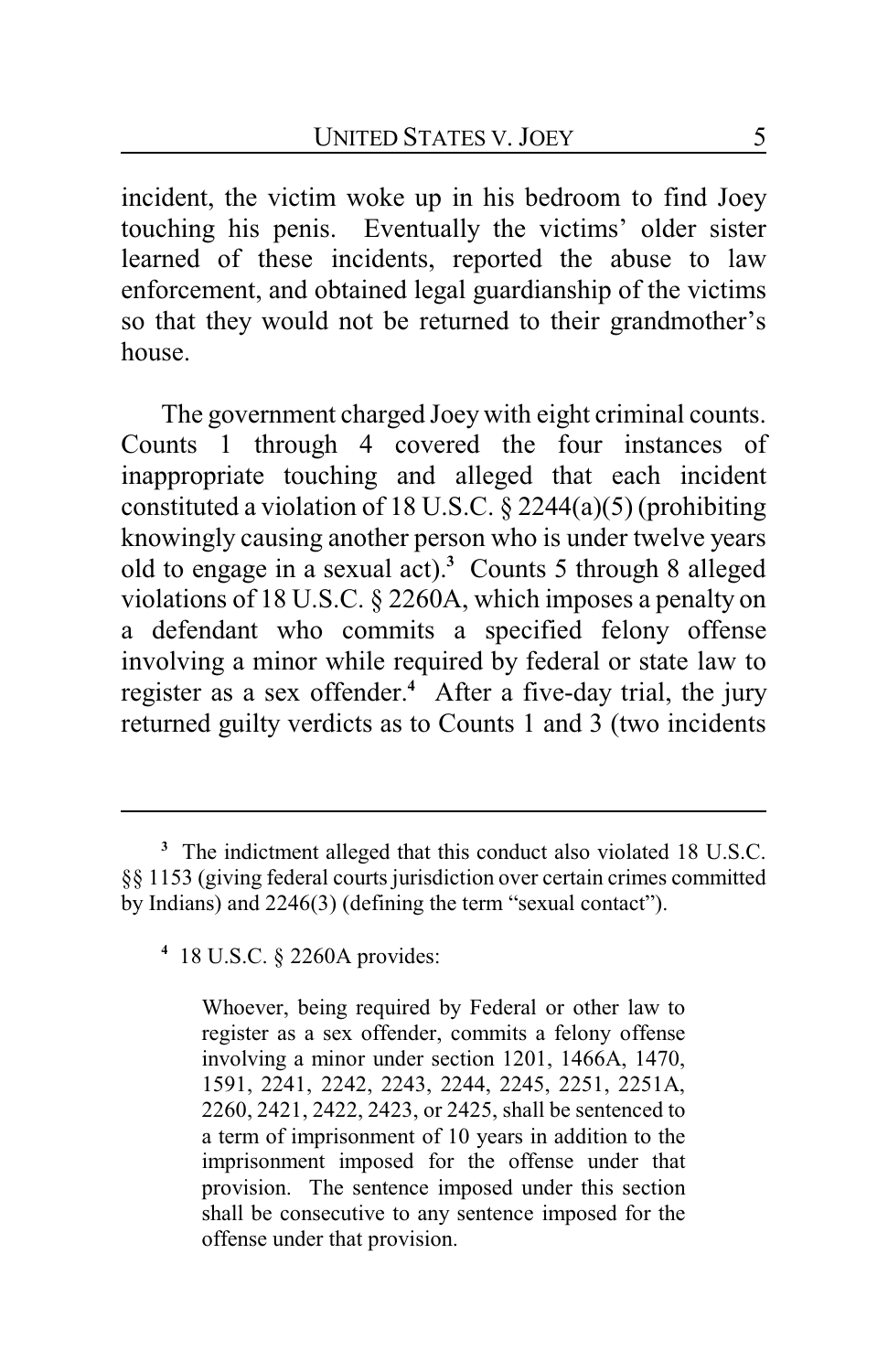involving sexual acts in violation of  $\S 2244(a)(5)$  and Counts 5 and 7 (two violations of § 2260A).**<sup>5</sup>**

At sentencing, the district court adopted the Guidelines sentencing calculations from the Pre-Sentence Investigation Report (PSIR). *See* 18 U.S.C. § 3553(a)(4); U.S.S.G. § 1B1.1 (2014).**<sup>6</sup>** The PSIR first calculated the Guidelines sentencing range for the  $\S$  2244(a)(5) convictions. It determined that the applicable Guidelines provision was § 2A3.4 (abusive sexual contact), and that the base offense level for the two convictions under  $\S$  2244(a)(5) was 12. U.S.S.G. § 2A3.4(a)(3). Turning to the specific offense characteristics listed in  $\S$  2A3.4(b), the PSIR determined that  $\S$  2A3.4(b)(1) required an increase in the offense level to 22 because the victims of the abusive sexual contact had not yet attained the age of twelve. Because Joey had been convicted of multiple counts, the PSIR applied the multiple count adjustment required in Part D of Chapter 3 of the Guidelines for the two convictions under  $\S 2244(a)(5)$ , which resulted in a combined adjusted offense level of 24. *See id.* § 1B1.1(4).

Finally, the PSIR determined that Joey was a repeat and dangerous sex offender against minors for purposes of § 4B1.5, and therefore subject to an additional upward offense level adjustment. *See id.* § 1B1.1(5); *id.* § 4B1.5(a)(1)(B). Section 4B1.5 provides, in relevant part:

**<sup>5</sup>** The jury did not return a verdict on Counts 2 and 6 and acquitted on Counts 4 and 8.

**<sup>6</sup>** Unless otherwise indicated, all citations to the Guidelines are to the 2014 manual, which applied at the time ofJoey's sentencing. *See Johnson v. Gomez*, 92 F.3d 964, 968 (9th Cir. 1996).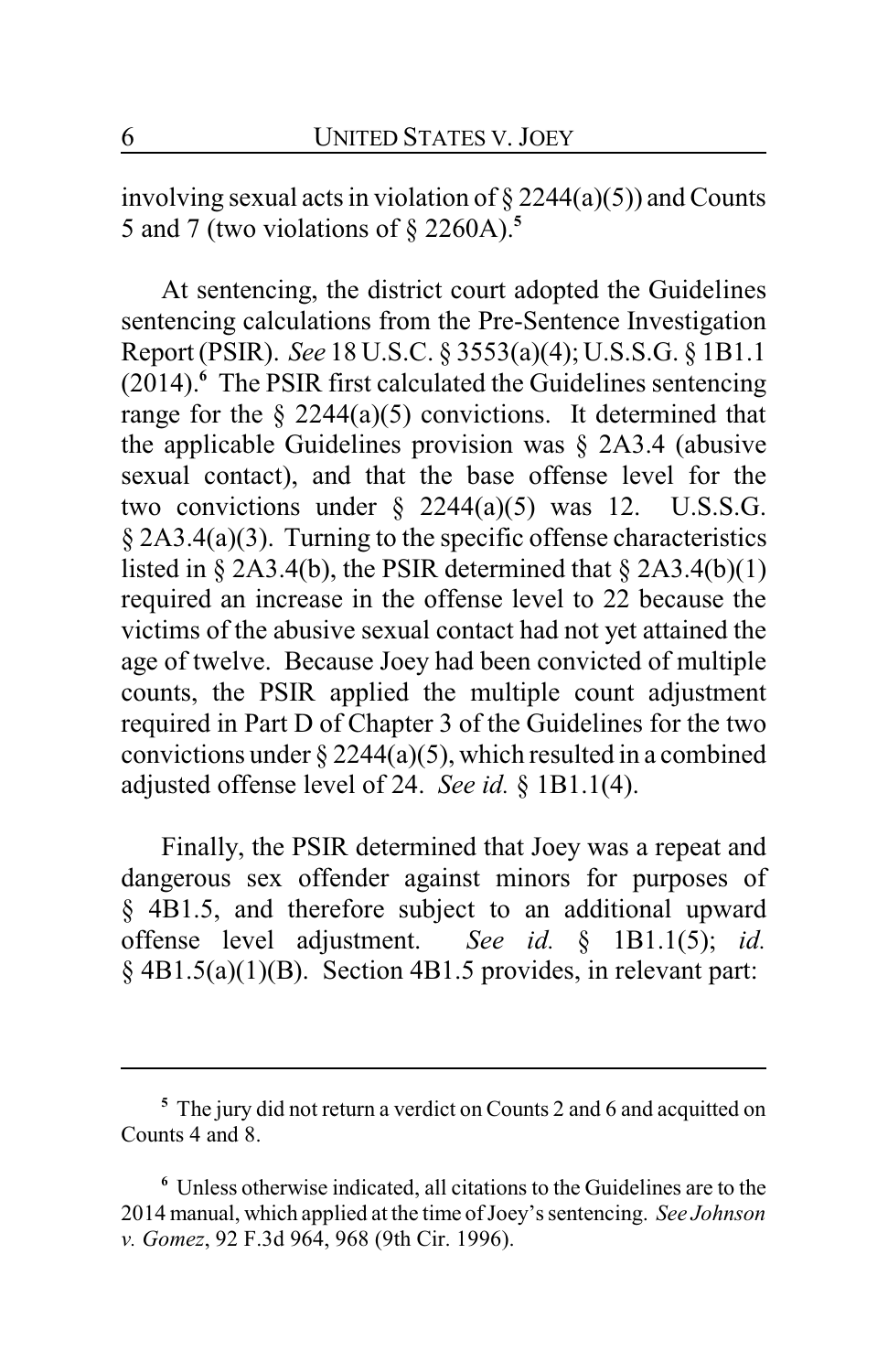- (a) In any case in which the defendant's instant offense of conviction is a covered sex crime, §4B1.1 (Career Offender) does not apply, and the defendant committed the instant offense of conviction subsequent to sustaining at least one sex offense conviction:
	- (1) The offense level shall be the greater of:
		- (A) the offense level determined under Chapters Two and Three; or
		- (B) the offense level from the table below decreased by the number of levels corresponding to any applicable adjustment from § 3E1.1 (Acceptance of Responsibility):

| <b>Offense Statutory</b> | <i><b>Offense</b></i> |
|--------------------------|-----------------------|
| Maximum                  | Level                 |
| $(i)$ Life               | 37                    |

Pursuant to  $\S$  4B1.5, because Joey's  $\S$  2244(a)(5) convictions were covered sex crimes, § 4B1.1 did not apply to Joey, Joey had previously been convicted of a sex offense, and the statutory maximum for the  $\S$  2244(a)(5) offenses was life imprisonment, Joey's total offense level for the  $\S 2244(a)(5)$ convictions was 37. *See id.* § 4B1.5(a)(1). In addition, the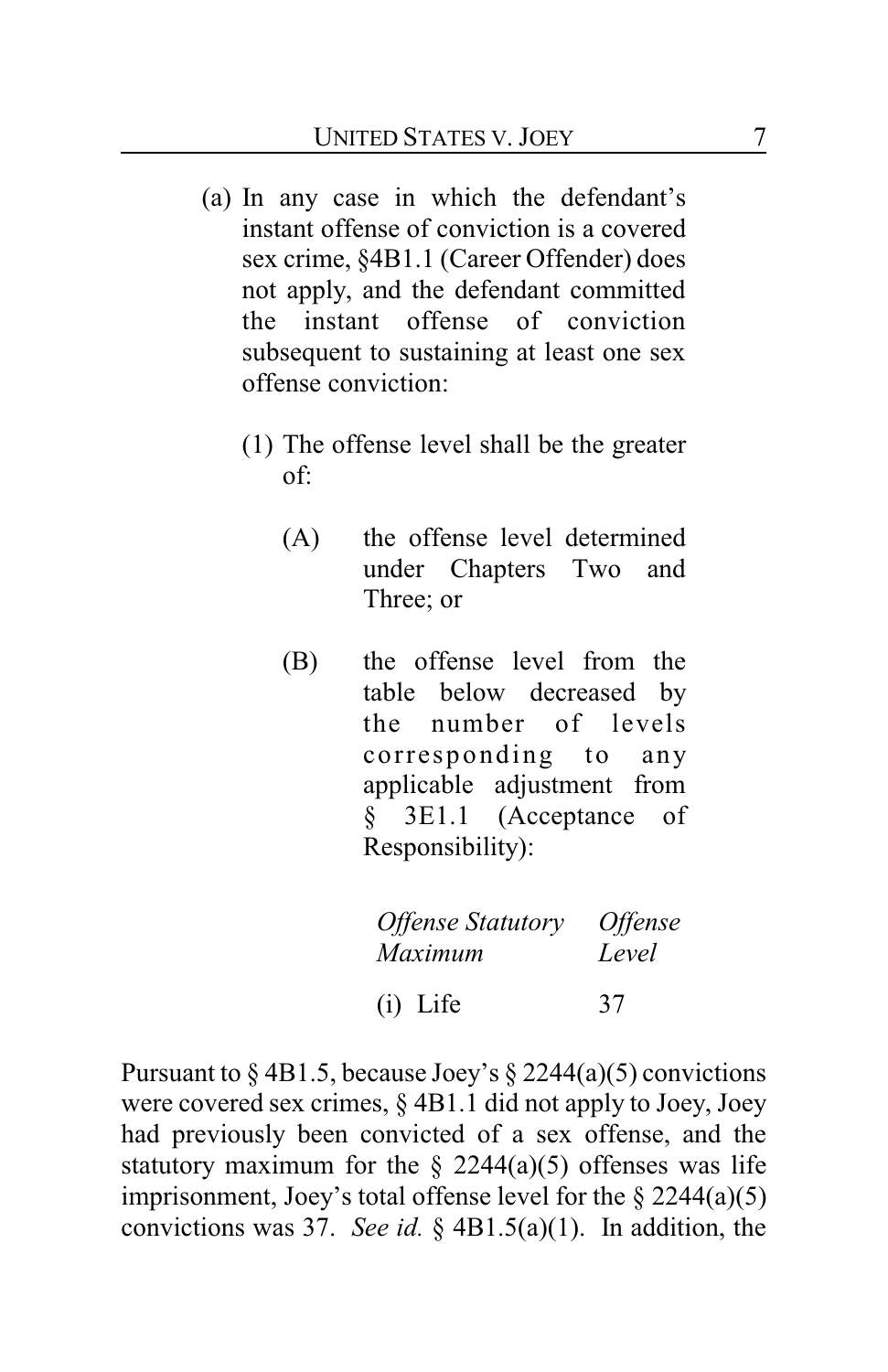PSIR determined that under  $\S$  4B1.5(a)(2) Joey's criminal history was Category V.**<sup>7</sup>**

The PSIR's calculation of the Guidelines sentencing range for Joey's two convictions under 18 U.S.C. § 2260A was simpler. Section 2A3.6 of the Guidelines provides that "[i]f the defendant was convicted under . . . 18 U.S.C. § 2260A, the guideline sentence is the term of imprisonment required by statute." Accordingly, the district court imposed the term of imprisonment required by § 2260A, "10 years in addition to the imprisonment imposed for" the underlying § 2244(a)(5) offenses.

Before sentencing, Joey submitted written objections to the PSIR. Among other things, he argued that the PSIR incorrectly determined that pursuant to § 4B1.5 his offense level should be 37 and his criminal history a Category V. Joey claimed that the ten-year sentence under § 2260A (for committing a new qualifying felony involving a minor while being required to register as a sex offender), and the increased offense level for his conviction under  $\S 2244(a)(5)$  due to the application of § 4B1.5 (for committing new sex crimes after having been convicted of a prior sex offense), punished the same conduct. Put differently, Joey contended that in light of his § 2260A conviction, applying § 4B1.5 to his § 2244(a)(5) offenses was impermissible double punishment for the same acts and therefore constituted a procedural error in calculating his Guidelines sentencing range. Joey renewed these objections at the sentencing hearing and also argued that the

**<sup>7</sup>** U.S.S.G. § 4B1.5(a)(2) provides: "The criminal history category shall be the greater of: (A) the criminal history category determined under Chapter Four, Part A (Criminal History); or (B) criminal history Category V."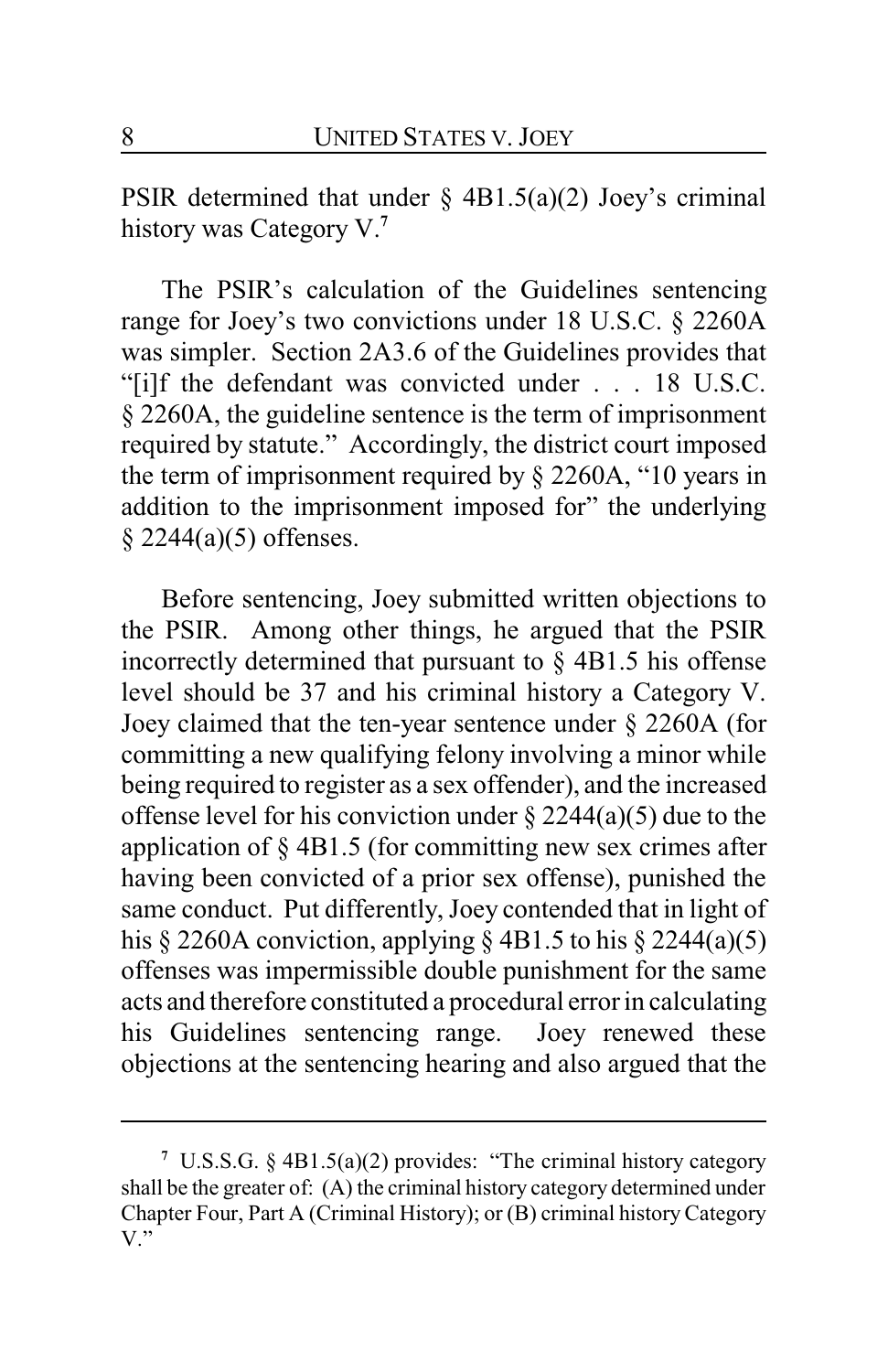overlap between §§ 4B1.5 and 2260A should at least factor into the fashioning of an appropriate sentence, which Joey suggested was 20 years imprisonment.

The district court rejected these arguments, holding that § 2260A "serves to punish for [] different conduct" from the Guidelines. After noting that it considered "all of the sentencing factors contained under Title 18 Section 3553(a)," the district court decided that a significant sentence was warranted in light of Joey's long history of sexual misconduct "for the better part of 40 years." Concluding that "the public is not safe with [Joey] as a free man," the district court adjusted Joey's offense level up to 39, thereby arriving at a Guidelines range of 360 months to life imprisonment. The district court then imposed two life sentences for Counts 1 and 3, to be served concurrently, and 120 months apiece for Counts 5 and 7, to run concurrent to one another but consecutive to the life sentences.

#### II

On appeal, Joey renews his claim that the district court erred in calculating the advisory Guidelines sentencing range for his convictions under  $\S$  2244(a)(5). According to Joey, the district court made a procedural error in applying § 4B1.5 for two reasons: (1)  $\S$  2A3.6, and in particular Application Note 3 of that provision, precludes the application of §4B1.5, and (2) applying § 4B1.5 in determining Joey's sentence under  $\S 2244(a)(5)$  when he was also being sentenced under § 2260A violated the principle against double counting under the Guidelines. "In determining whether the district court committed procedural error, we review the district court's interpretation of the Sentencing Guidelines de novo and its factual findings for clear error." *United States v. Smith*, 719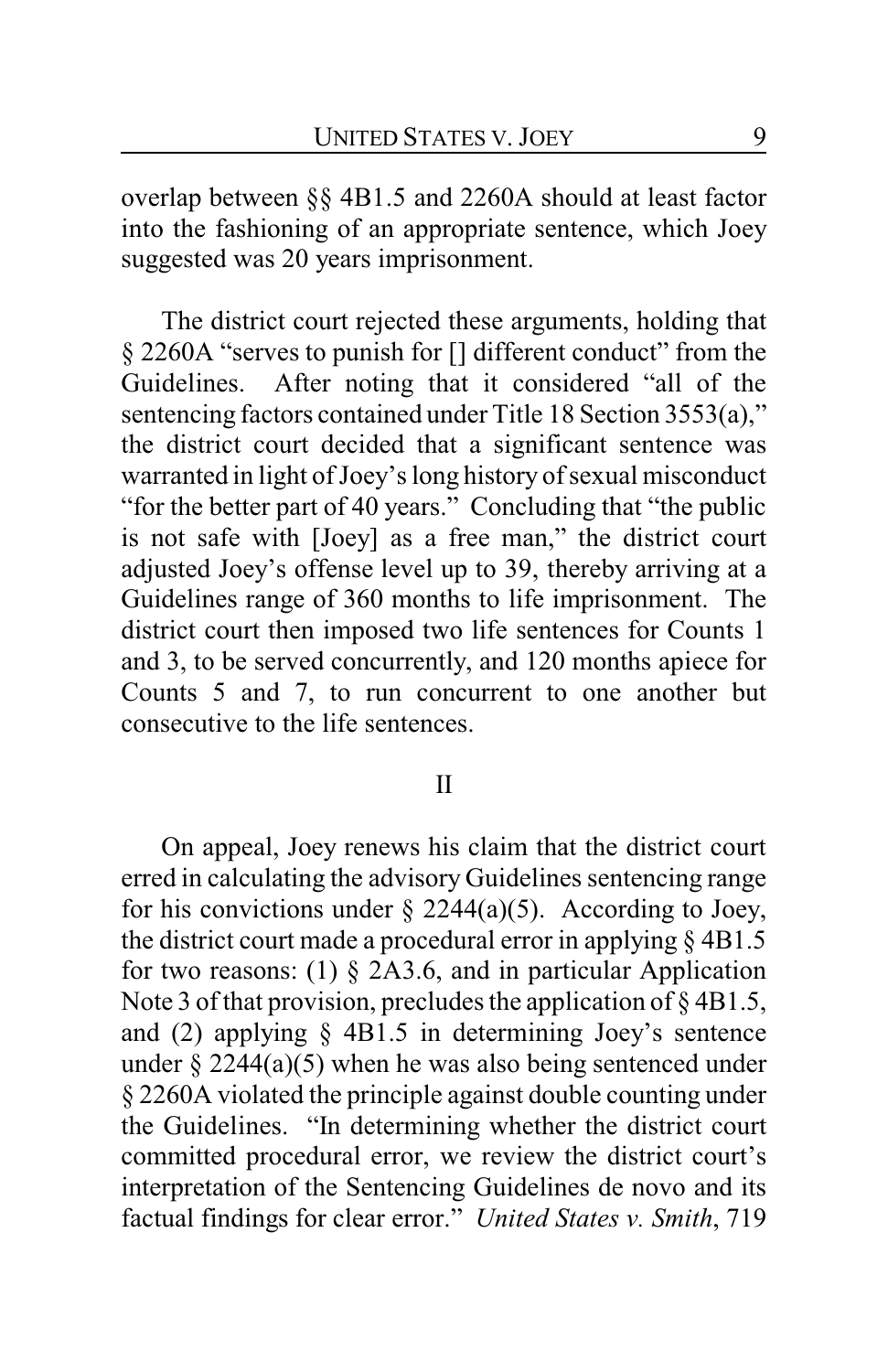F.3d 1120, 1123 (9th Cir. 2013) (citing *United States v. Swank*, 676 F.3d 919, 921 (9th Cir. 2012)).

#### A

Although the Sentencing Guidelines are merely advisory, *United States v. Booker*, 543 U.S. 220, 245 (2005), "a district court should begin all sentencing proceedings by correctly calculating the applicable Guidelines range" because "the Guidelines should be the starting point and the initial benchmark" when imposing a sentence, *Gall v. United States*, 552 U.S. 38, 49 (2007).

As a general rule, a sentencing court should "consider all applicable Guidelines provisions in calculating the guidelines range for an offense." *United States v. Neal*, 776 F.3d 645, 660 (9th Cir. 2015) (quoting *Smith*, 719 F.3d at 1123). "Absent an instruction to the contrary, enhancements under Chapter Two, adjustments under Chapter Three, and determinations under Chapter Four are to be applied cumulatively." U.S.S.G. § 1B1.1 cmt. n.4(B). Accordingly, in calculating the Guidelines sentencing range for an offense, courts are sometimes required to make multiple enhancements, adjustments, or determinations that are "triggered by the same conduct." *Id*. As the Guidelines explain, for example, "shooting a police officer during the commission of a robberymay warrant an injury enhancement under §2B3.1(b)(3) and an official victim adjustment under §3A1.2, even though the enhancement and the adjustment both are triggered by the shooting of the officer." *Id*. From this guidance, we conclude that a court must generally apply all applicable Guidelines provisions, regardless whether the same act triggers multiple provisions.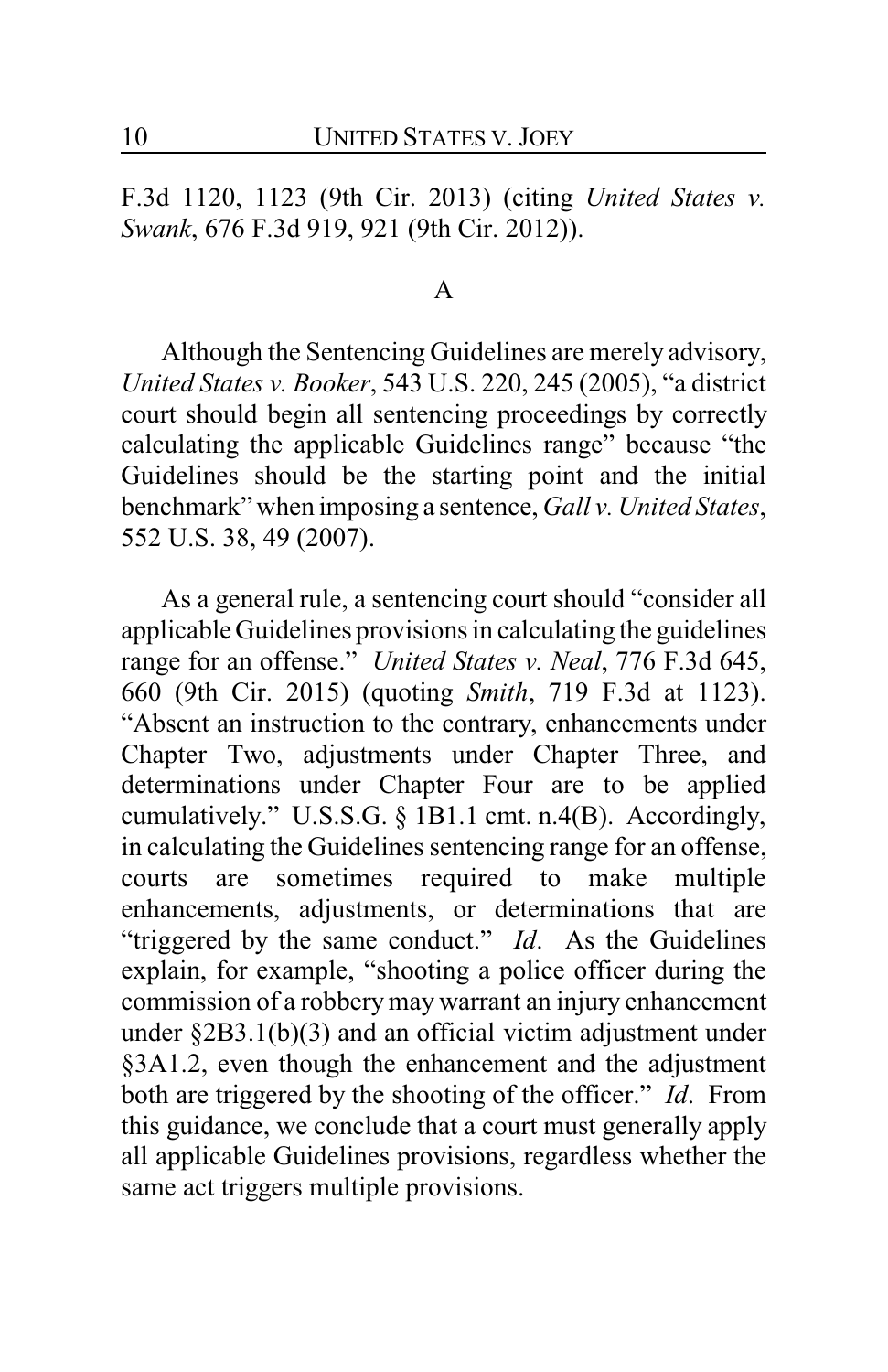Consistent with this general rule, which derives from the Guidelines themselves, the Sentencing Commission expressly indicates when Guidelines provisions are *not* to be applied cumulatively. *See*, *e.g.*, *Smith*, 719 F.3d at 1124 (noting that the Guidelines manual "spells out numerous instances in which a particular provision should not be applied to the same conduct as another provision"). Thus, when a defendant is subject to a statutory sentencing enhancement for specified conduct, as Joeyis here, the SentencingCommission provides explicit instructions when it intends to preclude courts from adjusting the defendant's Guidelines sentencing range on account of the same conduct. For instance, 18 U.S.C. § 924(c) imposes an enhanced sentence on a person for using, carrying, or possessing a firearm in conjunction with the commission of certain other offenses, and the Sentencing Commission directs courts not to "apply any specific offense characteristic for possession, brandishing, use, or discharge of an explosive or firearm when determining the sentence" for the offense underlying a conviction of § 924(c). U.S.S.G. § 2K2.4 cmt. n.4. The Commission has provided similar directions for comparable situations in which only one offense level increase should be applied. *See*, *e.g.*, *id.* § 2K2.1 cmt. n.8(A) (forbidding a stolen firearm enhancement where "the base offense level takes into account that the firearm or ammunition was stolen"); *id.* § 3A1.1 cmt. n.2 (forbidding a vulnerable victim adjustment "if the factor that makes the person a vulnerable victim is incorporated in the offense guideline"). Accordingly, "we have long held that the Sentencing Commission understands double counting"—the idea that the same conduct can sometimes result in multiple Guidelines offense level enhancements or adjustments—"and expressly forbids it where it is not intended." *Smith*, 719 F.3d at 1124 (quoting *United States v.*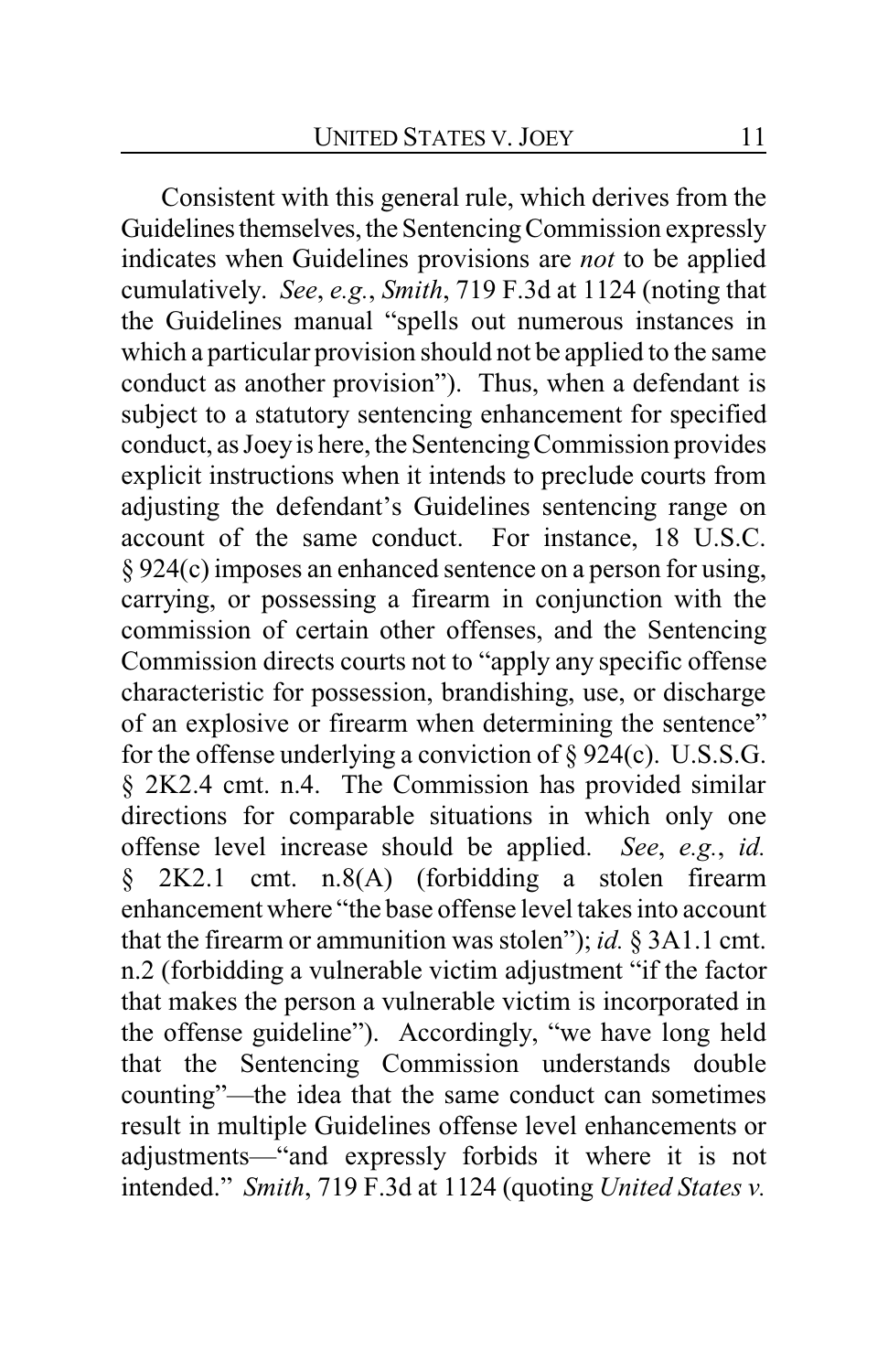*Rosas*, 615 F.3d 1058, 1065 (9th Cir. 2010)) (internal quotation marks omitted).

In light of this understanding of the Sentencing Commission's approach to the Guidelines, we have routinely upheld the cumulative application of Guidelines provisions over claims of "impermissible double counting" so long as the application was consistent with the relevant Guidelines instructions. *See*, *e.g.*, *id.* at 1124–25 & n.5. Although we have "inferred that the Commission would not intend courts to apply a Guidelines provision that would 'increase a defendant's punishment on account of a kind of harm that has already been fully accounted for by application of another part of the Guidelines,'" *id.* at 1124 (quoting *United States v. Holt*, 510 F.3d 1007, 1011 (9th Cir. 2007)), our examination of the Guidelines has consistently established that if "each invocation of the behavior serves a unique purpose under the Guidelines," then the Commission "authorized and intended" the cumulative application of both provisions, *Holt*, 510 F.3d at 1011 (internal quotations omitted). *See*, *e.g.*, *United States v. Basa*, 817 F.3d 645, 650 (9th Cir. 2016) (affirming the application of two enhancements that "take account of separate offense characteristics" and that were not explicitly non-cumulative); *Smith*, 719 F.3d at 1124–25 & n.5 (same, and collecting similar cases). Moreover, we have never held that a district court erred in applying an otherwise relevant Guidelines provision merely because the same conduct triggering the Guidelines provision satisfied an element of the offense. *See United States v. Williams*, 14 F.3d 30, 32 (9th Cir. 1994) (per curiam) (rejecting the argument that impermissible double counting occurs where a Guidelines provision considers a factor that is also an element of the underlying offense because "the proper comparison to determine whether impermissible double-counting occurred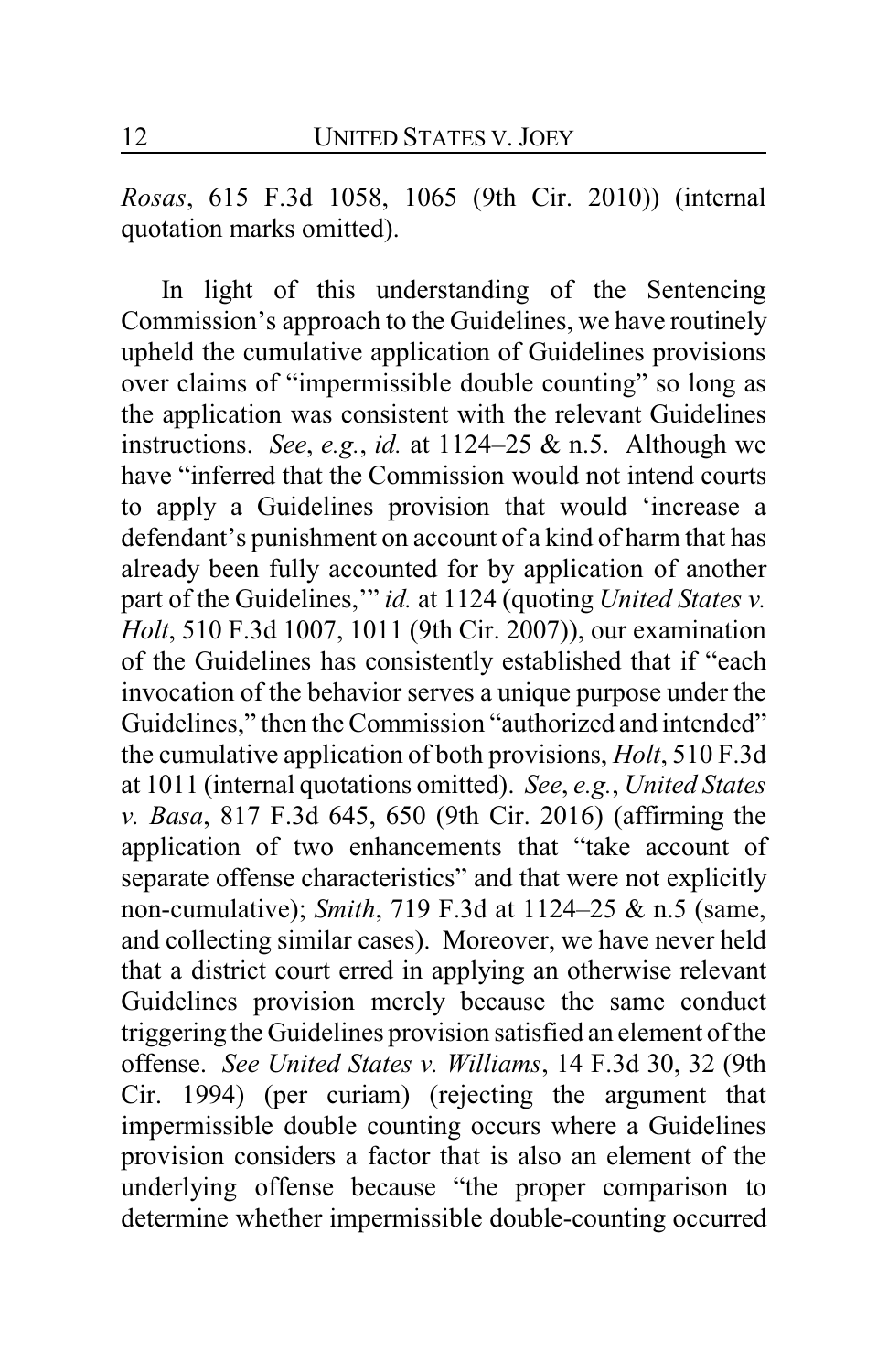is 'between the applicable guidelines provisions, not between the guidelines provisions and the criminal code'") (quoting *United States v. McAninch*, 994 F.2d 1380, 1385 (9th Cir. 1993)). Instead, we have reversed district courts for applying "an enhancement that duplicates a necessary element of the underlying conviction," *Basa*, 817 F.3d at 650, only where the enhancement has been rendered inapplicable by the Sentencing Commission's express directive, see, e.g., *United States v. Aquino*, 242 F.3d 859, 864–65 (9th Cir. 2001) (reversing a district court's guidelines calculation applying an enhancement that duplicated an element of a  $\S$  924(c) conviction, in violation of U.S.S.G. § 2K2.4 cmt. n.2 (1998)).

In short, the focus in an impermissible double counting challenge to a district court's sentence is on the Sentencing Commission's intent, and the primary touchstone for discovering that intent is the text of the Guidelines manual.**<sup>8</sup>**

#### B

We now consider Joey's argument that the district court erred in calculating the Guidelines sentencing range due to

As other courts have recognized, "double counting" is an unfortunate misnomer that can imply an error in process or arithmetic. *See United States v. Fiume*, 708 F.3d 59, 61 (1st Cir. 2013). In practice, however, a double counting error is nothing more than a garden variety error of textual interpretation—a failure to ascertain correctly the Sentencing Commission's directive. *See Smith*, 719 F.3d at 1124 (observing that the Ninth Circuit's double counting jurisprudence is an exercise in inferring the Sentencing Commission's intent). As with the interpretation of legal texts generally, our search for the Sentencing Commission's intent will most often begin and end "with the text and structure" of the Guidelines. *Cf. Alexander v. Sandoval*, 532 U.S. 275, 288 (2001).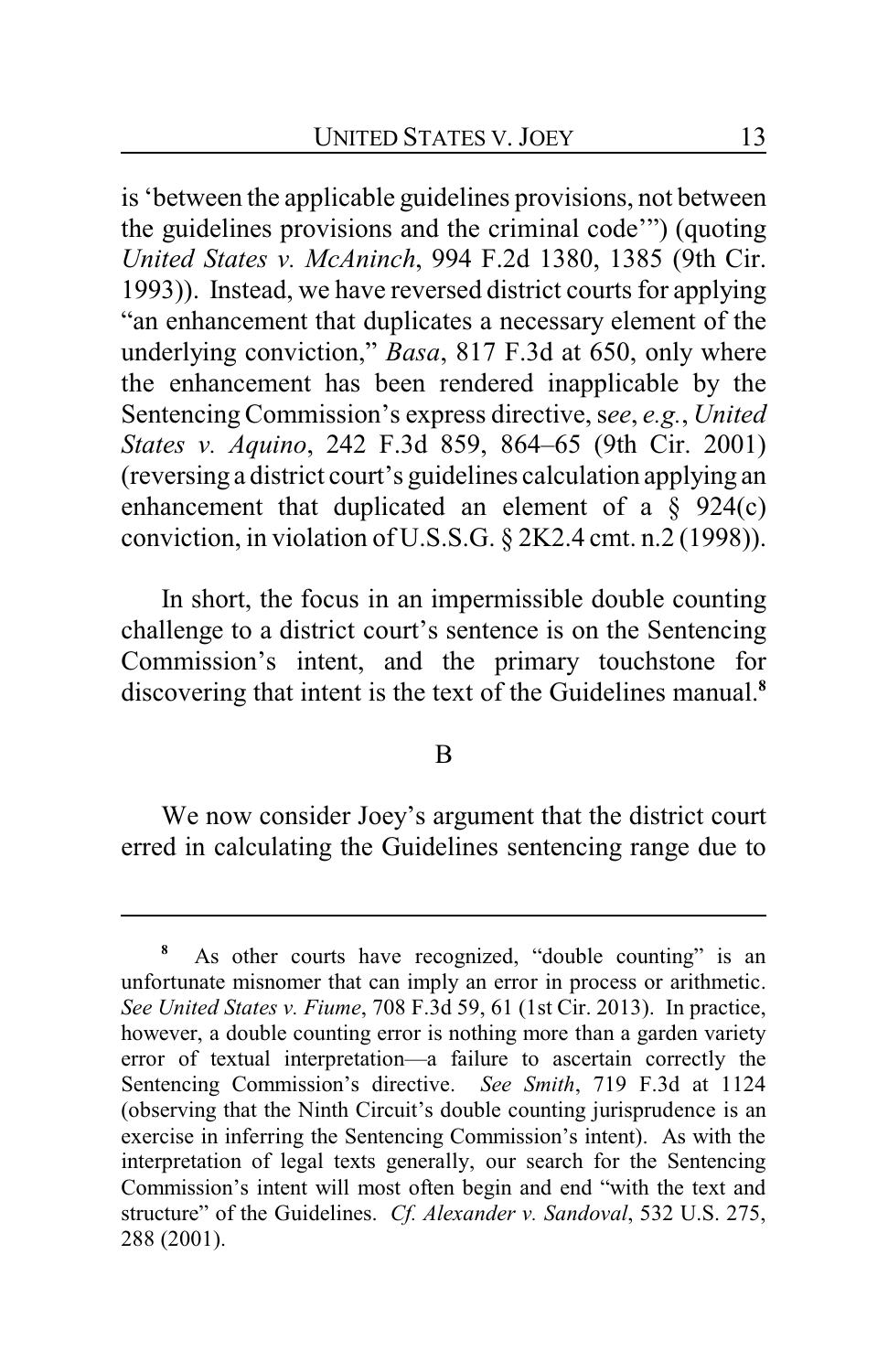engaging in impermissible double counting. Because a sentencing court should "consider all applicable Guidelines provisions in calculating the guidelines range for an offense," *Neal*, 776 F.3d at 660, "[a]bsent an instruction to the contrary," U.S.S.G. § 1B1.1 cmt. n.4(B), we first consider whether the Commission has expressly directed courts not to apply § 4B1.5 in calculating the Guidelines sentencing range for an offense under  $\S 2244(a)(5)$  when the defendant is also convicted under § 2260A.

Joey argues that § 2A3.6 of the Guidelines constitutes such a directive, particularly in view of Application Note 3. *See Stinson v. United States*, 508 U.S. 36, 38 (1993) (holding that "commentary in the Guidelines Manual that interprets or explains a guideline" is generally "authoritative"). Section 2A3.6 provides, in pertinent part, "[i]f the defendant was convicted under  $\ldots$  18 U.S.C. § 2260A, the guideline sentence is the term of imprisonment required by statute." It also provides that "Chapters Three (Adjustments) and Four (Criminal History and Criminal Livelihood) shall not apply to any count of conviction covered by this guideline." U.S.S.G. § 2A3.6. Application Note 3 to § 2A3.6, in turn, states:

> *Inapplicability of Chapter Two Enhancement*.—If a sentence under this guideline is imposed in conjunction with a sentence for an underlying offense, do not apply any specific offense characteristic that is based on the same conduct as the conduct comprising the conviction under 18 U.S.C. § 2250(c) or § 2260A.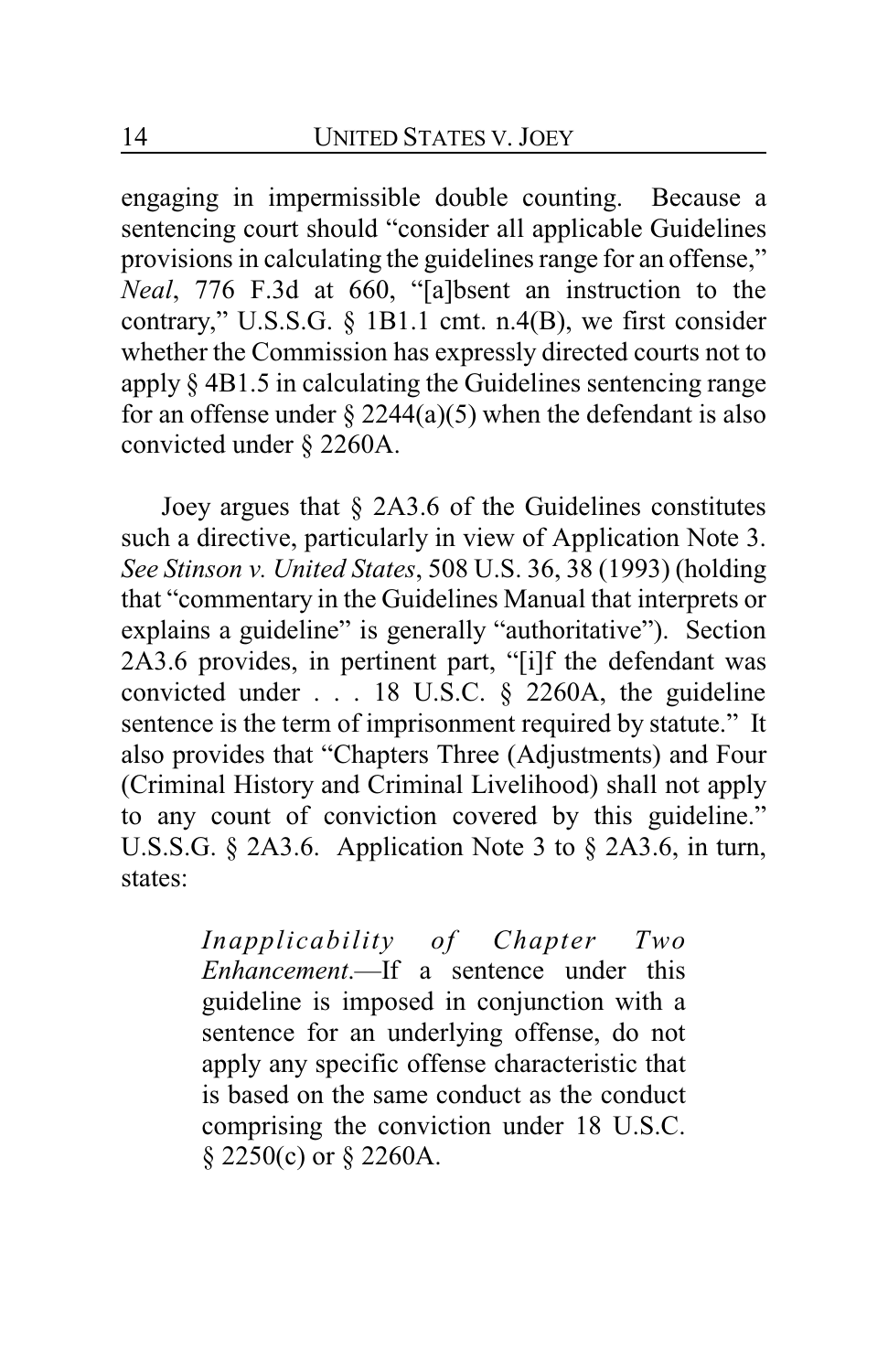Section 2A3.6 is applicable here because the PSIR, as adopted by the district court, calculated Joey's sentence for the violations of § 2260A under that guideline, which requires the imposition of a consecutive ten-year sentence.

Joey argues that the statement in the Application Note that a court may not apply "any specific offense characteristic that is based on the same conduct as the conduct comprising the conviction" under § 2260A barred the district court from applying  $\S$  4B1.5 to his conviction under  $\S$  2244(a)(5). We disagree. For purposes of the Guidelines, "specific offense characteristics" are included in Chapter 2 of the Guidelines and are used to determine the defendant's offense level. *See* U.S.S.G.  $\S$  1B1.1(a)(2). The base offense level for a conviction under  $\S$  2244(a)(5) is calculated using  $\S$  2A3.4. The specific offense characteristics applicable to  $\S 2244(a)(5)$ are set forth in § 2A3.4(b). This subsection (which is, in fact, labeled "Specific Offense Characteristics") directs the court to increase the offense level if a victim was under a specified age, *id.* §§ 2A3.4(b)(1)–(2), if the victim was in the custody, care, or supervisory control of the defendant, *id.* § 2A3.4(b)(3), if the offense involved a knowing misrepresentation of a participant's identity in order to induce sexual contact, *id.* § 2A3.4(b)(4), or if the victim was enticed over a computer, *id.* § 2A3.4(b)(5). By contrast, Chapter 4 is used to determine the defendant's criminal history category and to determine any applicable adjustments for certain repeat offenders. *See id.* § 1B1.1(a)(6). By its terms, § 4B1.5 is not labeled a specific offense characteristic, is not included among the specific offense characteristics for § 2A3.4(b), and therefore is not the sort of provision described in Application Note 3 to § 2A3.6.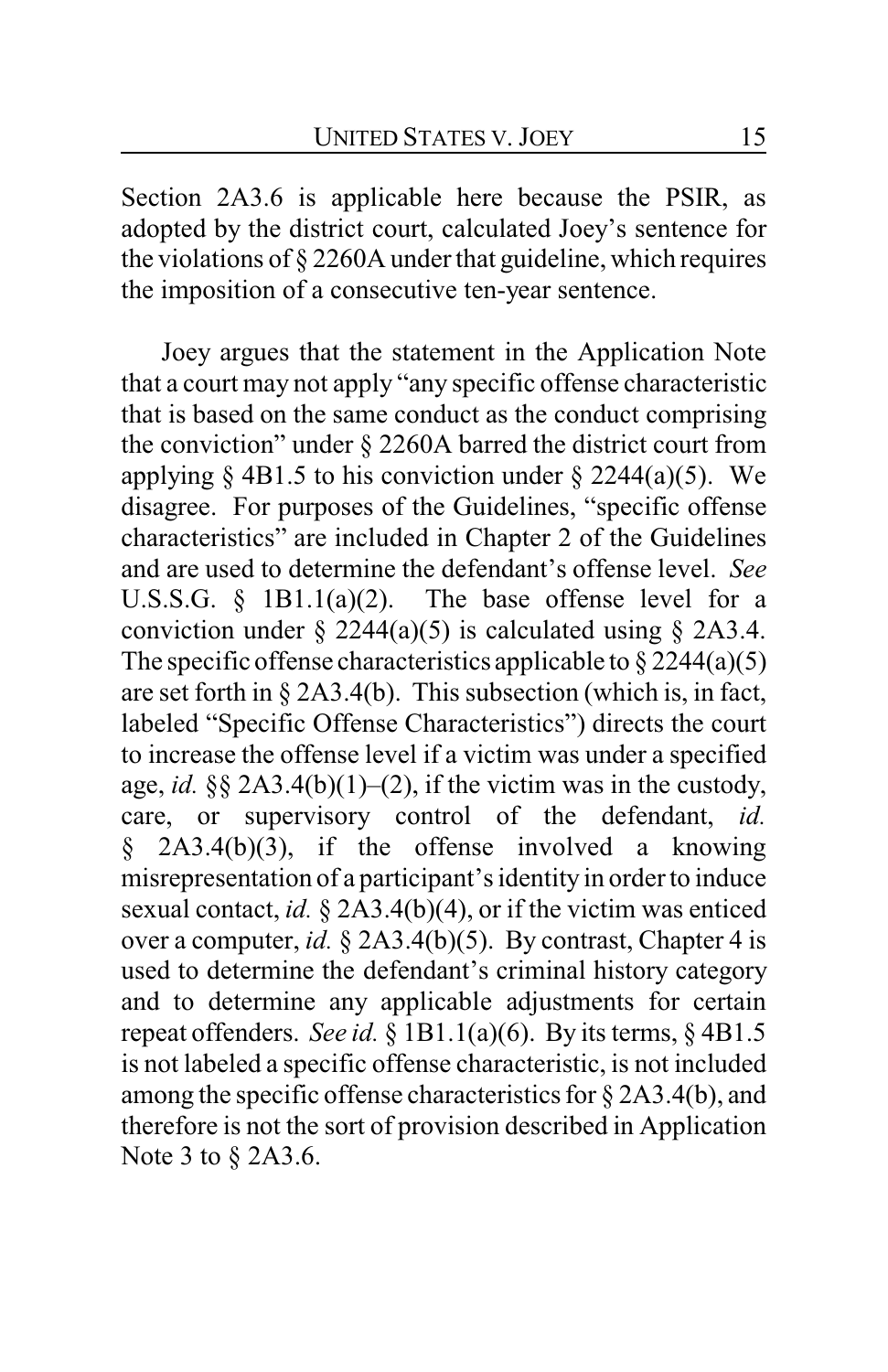The history of § 2A3.6 likewise weighs against Joey's argument. The Sentencing Commission added  $\S$  2A3.6 to the Guidelines in 2011 in response to the Adam Walsh Child Protection and Safety Act of 2006, Pub. L. No. 109-248, 120 Stat. 587. U.S.S.G. app. C amend. 701 at 210. In addition to adding § 2A3.6 to address the Adam Walsh Act's creation of 18 U.S.C. § 2260A, *id.* app. C amend. 701 at 212, the Sentencing Commission also amended  $\S$  4B1.5 to address other "relevant provisions in the Adam Walsh Act," *id.* app. C amend. 701 at 210. In implementing the Adam Walsh Act, the Commission included language in § 2A3.6 expressly instructing courts not to applyChapter 4 when calculating the Guidelines sentencing range for § 2260A convictions, but did not preclude courts from applying § 4B1.5 when calculating the sentencing range for the offense underlying § 2260A. Given that the Commission considered what changes to § 4B1.5 were necessary to implement the Adam Walsh Act, the Commission's decision not to forbid  $\delta$  4B1.5's application to offenses underlying § 2260A convictions, despite considering both §§ 2A3.6 and 4B1.5 at the same time, raises the inference that  $\S$  4B1.5 and  $\S$  2260A should be applied cumulatively to underlying offenses. Accordingly, we reject Joey's argument that § 2A3.6, or its Application Note 3, bars the application of § 4B1.5 in calculating Joey's Guidelines sentencing range for his  $\S 2244(a)(5)$  convictions.

Indeed, rather than instructing courts not to apply § 4B1.5 to a conviction under  $\S 2244(a)(5)$  where the defendant also incurs a § 2260A conviction, the Guidelines are better read as requiring such application. Section 5G1.2 provides specific guidance for calculating a sentence where, as here, the sentence is "to be imposed on a count for which the statute (1) specifies a term of imprisonment to be imposed; and (2) requires that such term of imprisonment be imposed to run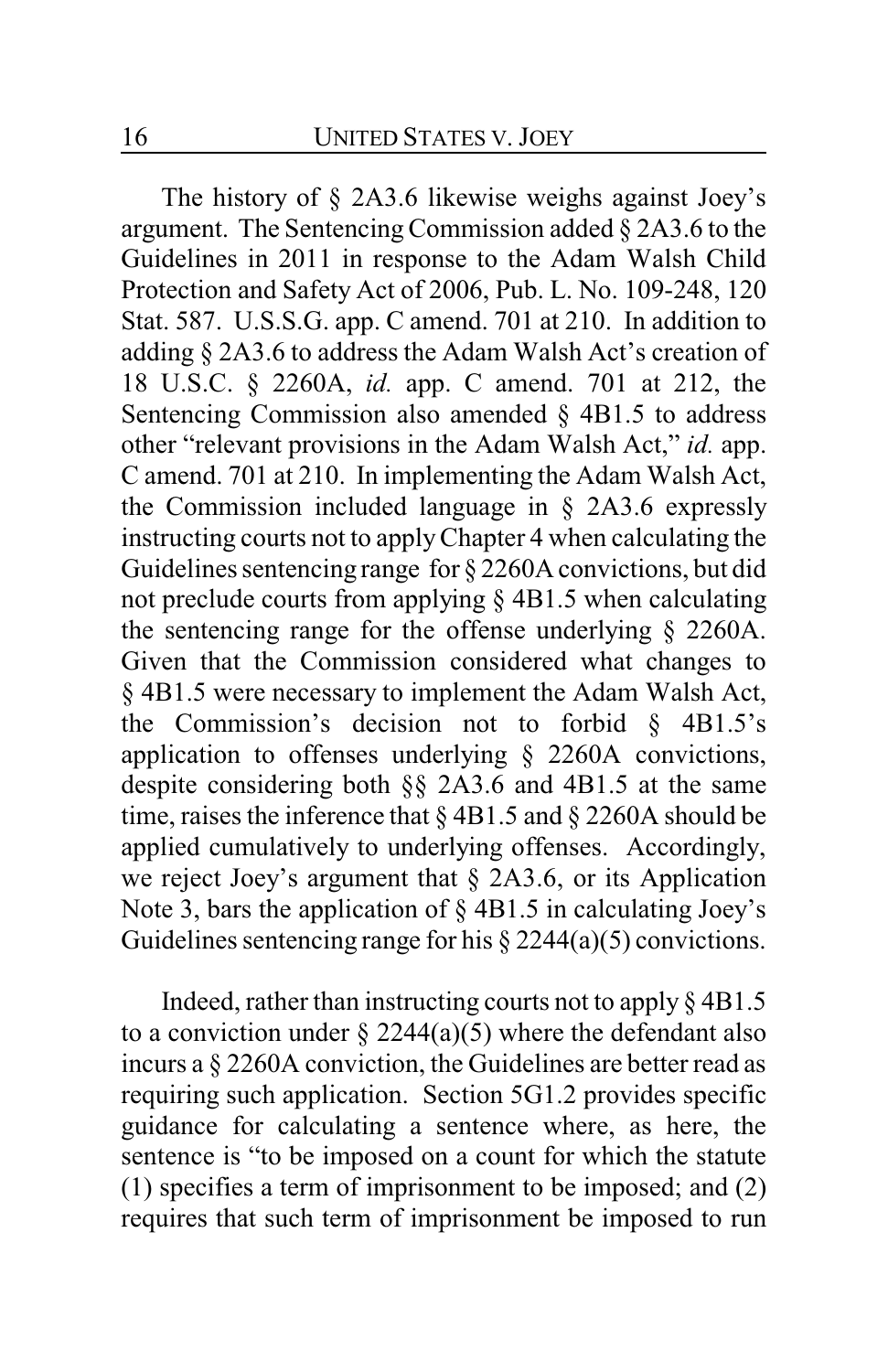consecutively to any other term of imprisonment." *Id.* § 5G1.2(a). In such a situation (subject to an exception not applicable here), the sentence "shall be determined by that statute and imposed independently" of any other term of imprisonment associated with another offense. *Id*. Application Note  $2(A)$  to § 5G1.2(a) clarifies that (with an exception not applicable here) "the term of years to be imposed consecutivelyis the minimum required bythe statute of conviction and is independent of the guideline sentence on any other count." Applied here, § 2260A provides that "[t]he sentence imposed under this section shall be consecutive to any sentence imposed" for the underlying offense of conviction. Therefore, § 5G1.2 requires a district court to determine the Guidelines sentencing range for the § 2244(a)(5) counts independently of the ten-year sentence for the § 2260A offense.

Nor is there any basis to infer that the Commission did not intend courts to apply § 4B1.5 because it would "increase a defendant's punishment on account of a kind of harm that has already been fully accounted for by application of" § 2260A. *Smith*, 719 F.3d at 1124. Section 4B1.5 adjusts a defendant's offense level to account for the commission of a new sex crime after a prior sex crime conviction, whereas § 2260A punishes the commission of specified felonies involving a minor while being required to register as a sex offender under either federal or state law. Because sex offender registration requirements vary across jurisdictions, a defendant who had a prior sex conviction may not necessarily be subject to such a requirement. *See*, *e.g.*, Alaska Stat. § 12.63.020(a)(2) (registration obligation expires after 15 years for certain offenders); Ariz. Rev. Stat. § 13- 3821(F) (registration obligation expires at age 25 for juvenile offenders); Colo. Rev. Stat. § 16-22-113(1) (offenders may